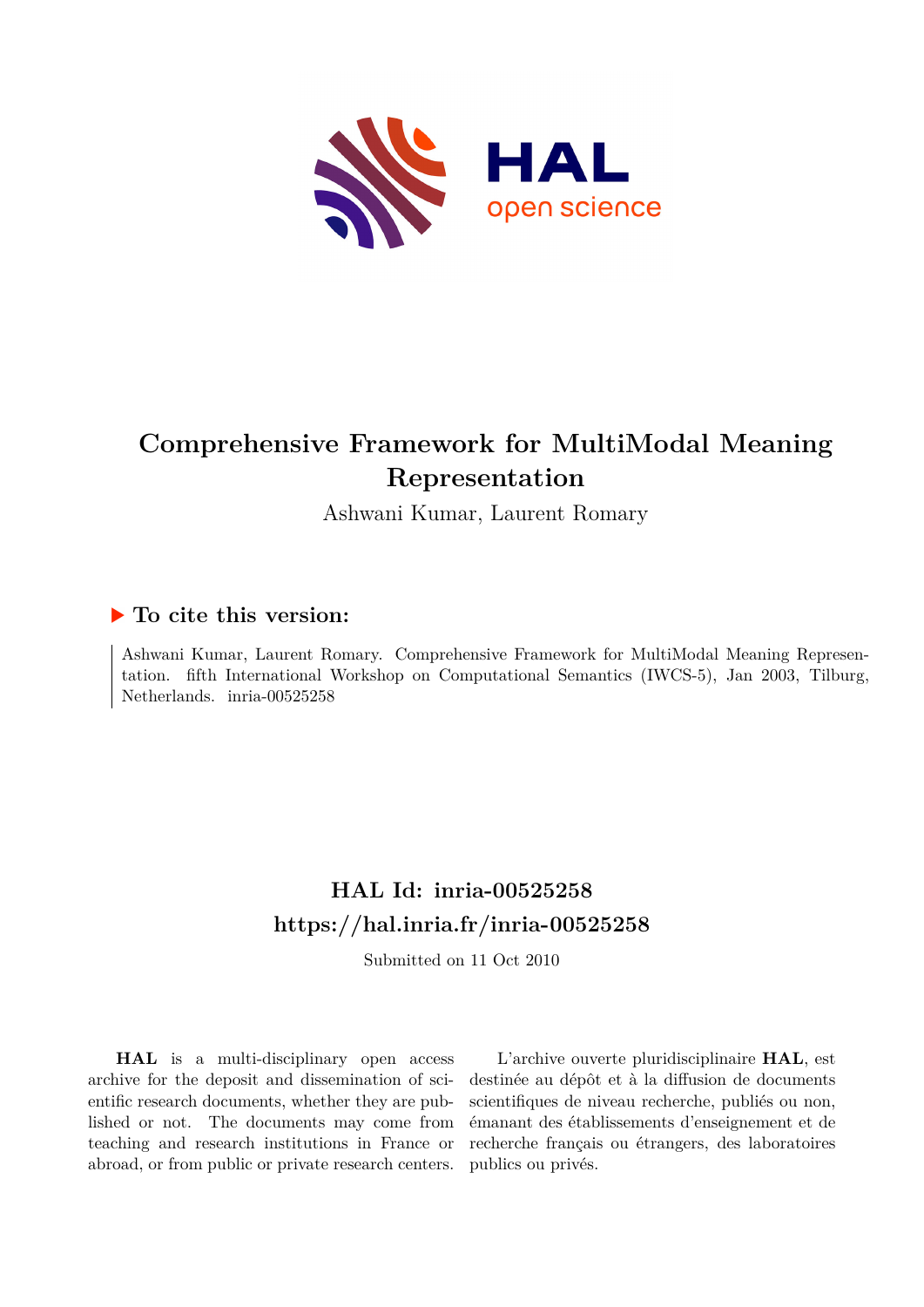# **A Comprehensive Framework for MultiModal Meaning Representation**

**Ashwani Kumar** and **Laurent Romary**

Laboratoire LORIA, B.P. 239 54506 Vandoeuvre-lès-Nancy, France {kunar, romary}@loria.fr

# **Abstract**

Most of the existing content representation language designs are anchored to a specific modality (such as speech). This paper describes the rationale behind the definition of MMIL, the interface language intended to be used as the exchange format between modules in the MIAMM<sup>1</sup> project, where we try to build a juke box incorporating multiple modalities such as speech, Haptics and Graphics. This interface language has been conceived as a general format for representing multimodal content both at lower (e.g. linguistic analysis) and higher (e.g. communication within the dialogue manager) levels of representations.

# **1. Introduction**

Very often, we use multi-dimensional perceptual and cognitive spaces, such as listening, watching other"s gestures, hand movements etc, to communicate with others. As a consequence, it seems a natural trend to try to communicate with a machine in a similar manner as we interact with others. Indeed, one of the profoundest motivations behind developing multi-modal interactive systems is to overcome artificiality of man-machine interaction. Consequentially, there has been a surge in efforts towards assessing the influence of multiple modalities on naturalness and complexity in understanding and processing, of such interactions and defining suitable computational frameworks and architectures, so as to realize fully extensible and easy to use multimodal interactive systems.

Researchers such as Nigay and Coutaz (1993), have attempted to define the term multi-modality:

Literally, *multi* refers to 'more than one' and the term *modal* may cover the notion of 'modality' as well as that of 'mode'.

 Modality refers to the type of communication channel used to convey or acquire information. It also covers the way an idea is expressed or perceived, or the manner an action is performed (Coutaz, 1992).

Mode refers to a state that determines the way information is interpreted to extract or convey meaning.

According to Charwat (1992), *modality* is defined as follows:

"*Perception* via one of the three perception-channels. You can distinguish the three modalities: visual, auditory, and tactile (physiology of senses)."

| <b>Sensory Perception</b> | Sense Organ          | Modality   |
|---------------------------|----------------------|------------|
| Sense of sight            | Eyes                 | Visual     |
| Sense of hearing          | Ears                 | Auditory   |
| Sense of touch            | Skin                 | Tactile    |
| Sense of smell            | <b>Nose</b>          | Olfactory  |
| Sense of taste            | Tongue               | Gustatory  |
| Sense of balance          | Organ of equilibrium | Vestibular |

However, human physiology provides for some more senses:

**Table 1.1:** Different senses and their corresponding modalities (taken from Silbernagel, 1979)

Though the sense of smell and taste are not very communicative in nature, sense of balance is important in applications such as virtual reality environments.

As can be seen from the above mentioned definitions, multi-modal communication can be construed as information exchange where the type and nature of information being processed is governed by the modality in use, while mode determines the context in which informational content is extracted. It is crucial to note here that multi-modal communication is different from multimedia communication, as both use multiple communication channels but multi-modal systems strive towards building a coherent meaning representation of the exchanged information. However, the information exchanged using various modalities might be imprecise, terse or ambiguous and there might be no common understanding of content across various modalities and modules within the multi-modal system. Within these constraints, a common framework for meaning representation is required so as to:

- structure information in a form that is granular, abstract and typological, which can be used in information extraction applications;
- provide for a modular Multi-Modal system design (e.g dialog and navigation systems);

-

<sup>1</sup> www.miamm.org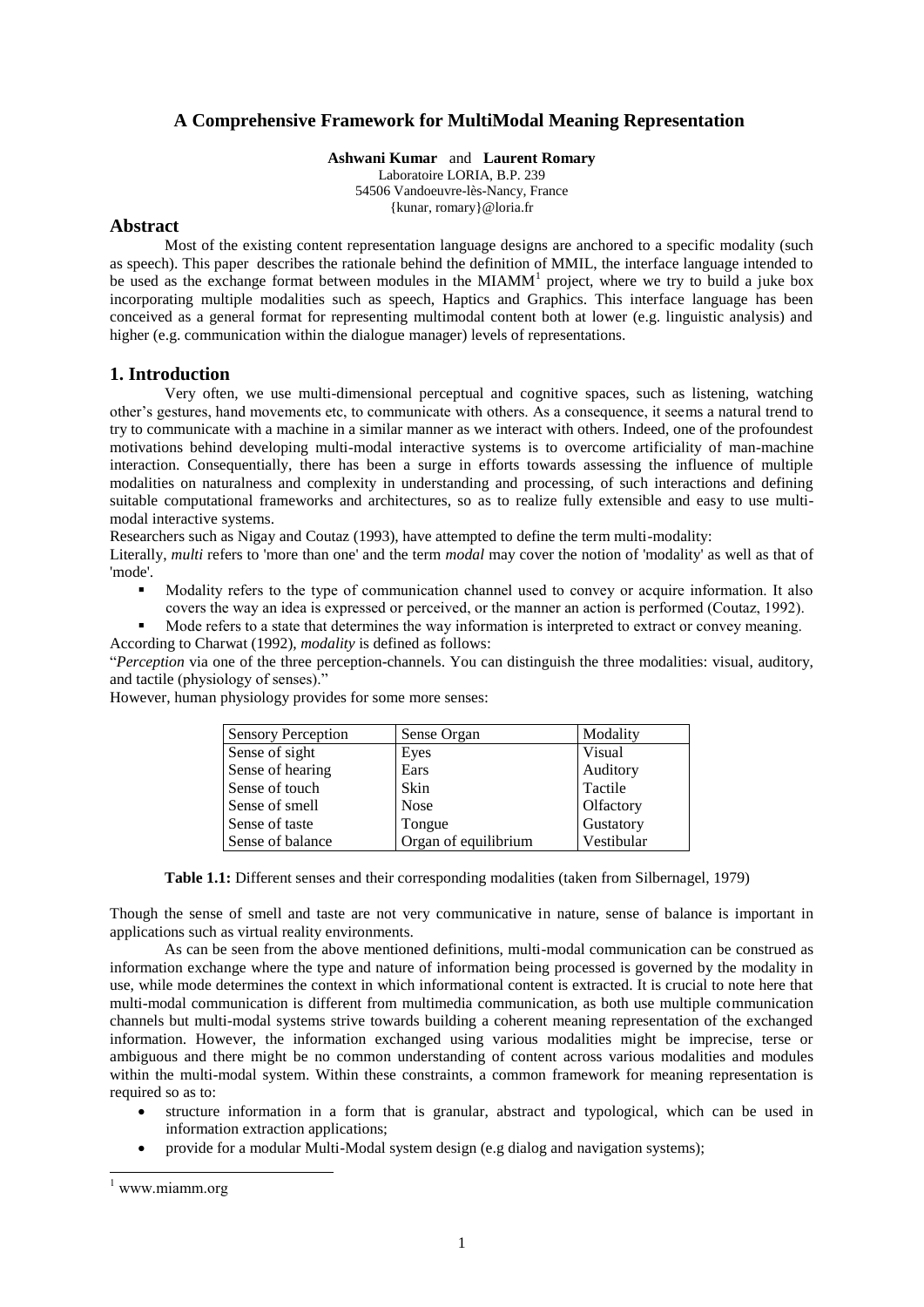- enable multi-level annotation of multi-modal corpora (for a sample annotator see Milde, 2002);
- be useful for multimodal language acquisition systems (see Dusan and Flanagan, 2001).

Any such meaning representation must accommodate temporal constraints imposed on information processing through various components of the multimodal system (Coutaz, 1992) and also be able to support fusion of multi-modal inputs and the fission of multi-modal outputs at the semantic level (Bunt and Romary, 2002). Bunt and Romary 2002, present seminal discussion on multi-modal content representation, possible objectives, basic constraints and a general methodology for defining a generic representation framework. In this paper we delve more deeply into relevant issues concerning multi-modal meaning representation and evaluate our proposed representation framework against constraints identified in Bunt and Romary, 2002.

# **2. Information Content and Exchange**

Every modality plays a substantial role in interaction with a system and the types of roles themselves are identified by the nature of modality in use. In the following we talk about types of information encoded within modality *symbols* and the issues related to their exchange across multi-modal system's architecture:

# *2.1 Multi-input/output*

Speech/Text:

Linguistic utterances attempt to articulate relational mappings at the level of rule-based syntax and semantics, between lexical *symbols*, entities, intensional and extensional properties pertaining to the utterance. Inherently these expressions are *propositional* and *referential* (for detailed discussion on *propositional* and *functional* aspects of linguistic utterance, see Bunt, 2000). They also possess high expressive power when conveying temporal information, quantifications and negations. By virtue of properties of closed semantic relations and pragmatic overloading<sup>4</sup>, linguistic expressions tend to be discrete in nature.

Tactile:

Tactile inputs and pressure feedback tend to be semi-discrete in nature. An input can have some particular *information content* and increasing little pressure might increase/decrease the *information content* or it may completely change the perceived meaning. For example: A typical signal could be perceived like a *wake up* signal, while increasing amplitude of the signal (and in turn pressure) might strengthen the signal or could transform its perception to be like an *alarming* signal.

Gesture:

Gestural inputs encode morphological properties pertaining to human physiology such as eye gaze, facial expressions, hand pointing, head and body movement. These articulations are typically continuous in nature as the expressed symbols are visual cues that have continuous mapping to the entity or the morphological property they anchor to.

Haptics:

Haptic interaction is closely related to visualizations and hence the graphic modality. Typical haptics interaction procedures include: texture, hardness, global shape & volume, local shape & contour etc. The modality encodes non-arbitrary relational mappings and is continuous in nature.

Graphic:

-

Image-like inputs tend to be analogue, iconic and continuous in the sense that the representation allows for continuous variations of the *iconic* properties(e.g shape, colour and texture). Unlike linguistic expressions, graphic inputs have non-arbitrary relational mappings and potentially rich spatial information.

| non-arbitrary mapping |         |         |         | arbitrary mapping<br>--------------------- |
|-----------------------|---------|---------|---------|--------------------------------------------|
| Graphic               | haptics | gesture | tactile | linguistic                                 |

As a first approximation, all modalities can be represented along a scale which represents a continuum along the property of arbitrariness of the mapping relation between the representation and the represented phenomenon: Graphic and linguistic inputs make two ends of the spectrum.

<sup>4</sup> In the utterance, *go to the mirror and fix your hair*, the hearer derives from *to the mirror* and *fix your hair*, a location in front of mirror that will enable him to see his hair. (see di Eugenio and Webber, 1996 )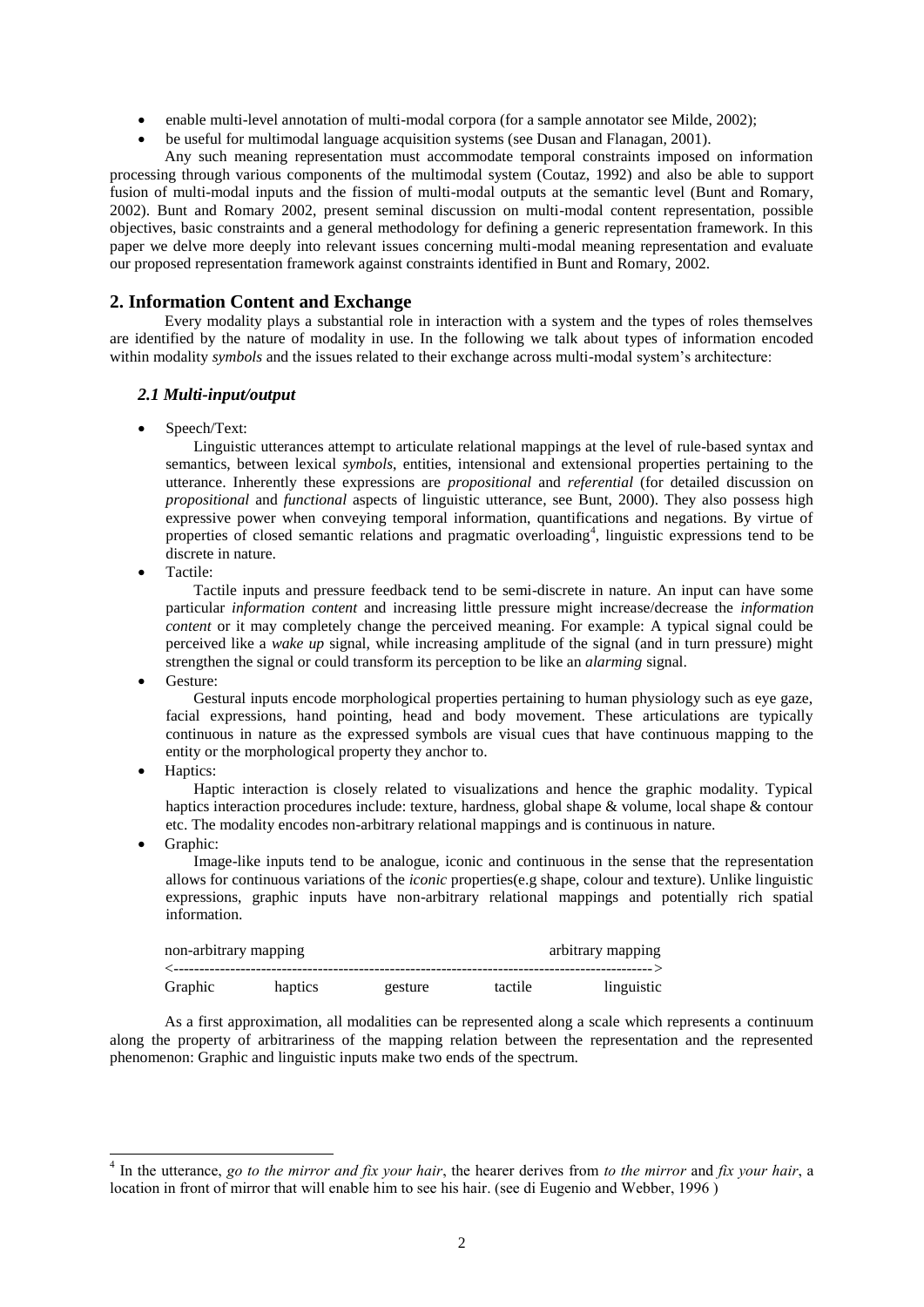#### *2.2 Management*

Each modality requires unique handling and as evident from discussion in previous section each modality has different way of associating relational mappings, which in turn govern the way *meaning* is interpreted. Hence it is very important to have suitable management strategies which allow to: integrate imprecise, ambiguous and incomplete inputs; construct cohesive content and be able to fragment the content along various modality dimensions so as to allow for multi-modal generation of output. In turn management strategies constrain the design for a meaning representation by following requirements:

- 1. Inputs that encode same *meaning* should have identical representations
- 2. Ultimate objective is to have a complete meaning representation, but it should also support proper percolation of modality based symbolic units such as syntactic linguistic or morphological properties of gestures, so as to enable better interpretation at later stages, if preliminary stages have failed to extract much information from those units.
- 3. Representation should allow for mechanisms to determine correspondence between different input streams. For some streams, such as speech, the passage of time assigns a natural ordering to things. But in a graphic manipulation, things can happen in any order, and it is always possible to go back and revisit an earlier part of the image.
- 4. Even if different streams provide contradictory/ambiguous information, representation should have features to encode relevant information about these ambiguities.

Besides, management of multimodal information should not be anchored on a particular modality (such as speech). However, it is important to maintain traces of *modality* information, which at various stages of management plays crucial role in encapsulating content, which otherwise could be potential source of ambiguity. For example: a linguistic imperative, *Select* and click of a SELECT button, are same at pragmatic level, while for preliminary modules, their information contents are very different. Also, framework should not be limited by the constraints of semantics, as is the case in a W3C effort to formalise a semantics-based Markup language (http://www.w3.org/TR/nl-spec/) and in the semantics-based framework proposed by Chai et. al.,2002. Semantics-based approaches tend to be either application specific or specific modality centric, which limits usability of such a framework in general and diverse scenarios .

Apart from constraints specifically imposed by the *modality*, information exchange is also constrained by module and sub-module requirements. Within a cohesive exchange framework, structural units and their informational content in an input to a module, conform to functional requirements of the particular module and to some extent, ideally any module can be characterized by the kind of information structures it is receiving. In reference to architecture in Figure 3.1, while information at lexical level is not desired by Action Planner, at times, it is common for multimodal fusion to have lexical information percolated with the output of semantic parser. For example: in the utterance, *show me all the songs from 1991 to 1999*, lexical information of *1991* is used by Fusion module to extract quantified temporal information using temporal knowledge, while in the output to Action Planner lexical information must be filtered and replaced by the quantified information.



**Figure 2.1: A Simplified MultiModal System Architecture**

These requirements emphasize the need for a unified representation language which should: be pervasive throughout the system architecture, have proper mix of modality based *symbols* (e.g lexical, semantic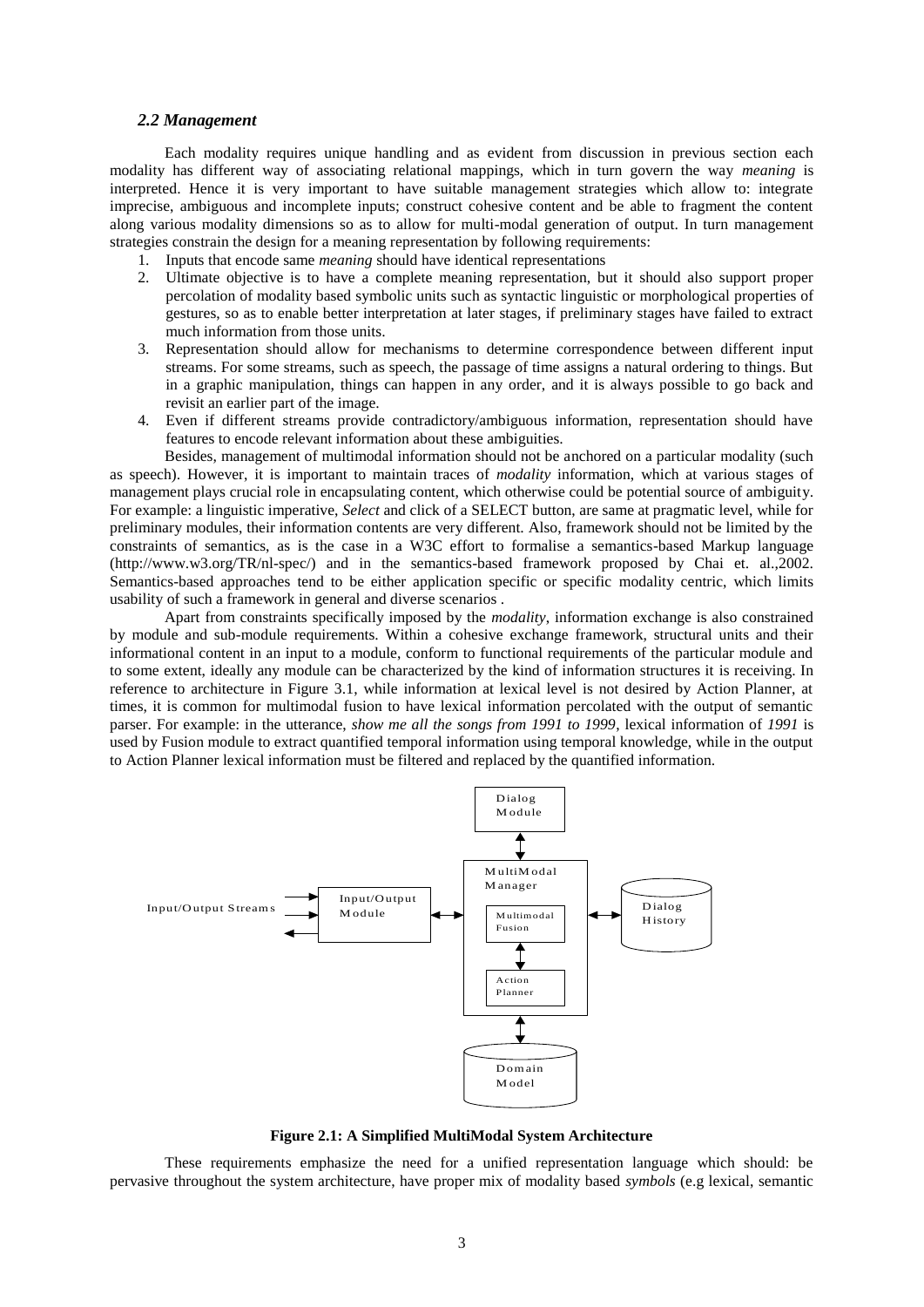or graphic information), be generic enough to accommodate simplistic management strategies such as fusion and fission, have a flat relational representation (see Requirement 3 above) and provide for appropriate identifiers if the input stream is ambiguous or uncertain for specific modality processing (see Requirement 4 above), so that proper resolution strategies could be applied at later stages.

### *2.3 Integrative Architectures*

Apart from accommodating efficient management of information streams, the representation language must also allow for seamless information exchange. The language should not only carry information about input and output streams, but should also facilitate cross-talk between interacting modules. The most basic requirement is of modularity so as to accommodate various component levels of a multi-modal system and at the same time should not be too constrained and application specific. By modularity, we mean that there should be clear characterization of levels and sub-levels of representation, which are common across all modalities and architecture. Also, representation must be incremental in nature so as to facilitate complete content representation as the user-system interaction advances. This type of representation framework serves as interlingua across various modalities and the system architecture (e.g as in Figure 3.1). However, it is important to note here that clear distinction should be made between such a representation language and the protocols adopted (e.g the SOAP<sup>5</sup> based approach in the MIAMM project) for integration and information exchange. By no means, the language should be expected to facilitate exchange level integration across the architecture. However, it is desired for any efficient integration scheme to build specifications, so that exchange level is layered on top of language framework.

As evident from a simplified multimodal architecture in Figure 2.1,

- domain model
- dialog history model
- dialog model

modules are some essential components of a multimodal system. The representation should provide for information levels that can be used to integrate content on incremental basis with these modules (for detailed discussion on information levels related to these models, see Kumar, 2002). Moreover, it should be flexible at the structural level so as to cater for specific requirements of these models. These requirements pertaining to specific models can vary extensively e.g A particular model might require that entries describing the constituting structure be deleted or updated regularly, while some other models are constrained to accommodate all incoming information (see Wahlster 1988). In case of the previously mentioned example, *show me all the songs from 1991*  to 1999, dialog model would be interested in knowing about *illocutionary* content, such as *dialog acts*<sup>6</sup> in the utterance, while *dialog history* and *Action Planner* might differ along the way temporal information about *from 1991 to 1999* is integrated into respective structure models. It is essential for *dialog history* to understand the temporal information as some *startpoint*, *endpoint* and their *temporal relation* with the pertinent context. However, it suffices for Action Planner to integrate the temporal information in form of some uniformly represented *temporal duration*. Besides, it is expected that the language should facilitate communication between Multimodal manager and Domain model. The exchanged structures should pertain to some abstract representation of information being sought and should not try to be just a database query language. Conclusively, the representation should have proper mix of granular and abstract information structures, so as to enable multilevel integration throughout a multimodal system architecture.

# **3. Sample Representation Language**

#### *3.1 Introduction*

-

Above mentioned objectives in Section 3 are the underlying motivations behind the definition of Multimodal Interface Language (or MMIL), which is the central representation format of the MIAMM<sup>7</sup> software architecture as it accounts for the transmission of data between the dialogue manager and both the multi-modal inputs and outputs and the application. It is also the basis for the content of the dialogue history in MIAMM, both from the point of view of the objects being manipulated and the various events occurring during a dialogue session. In the following sections, we describe various components of MMIL and evaluate it against earlier discussed objectives and those outlined in Bunt and Romary 2002.

<sup>5</sup> See e.g. http://www.w3.org/TR/soap12-part0

<sup>6</sup> see e.g. a summary of current practices in http://www.dfki.de/mate/d11/chap4.html

<sup>7</sup> Modalities used in MIAMM are Speech, Graphics and Haptics. For more information see Reithinger et. al. 2002 and www.miamm.org.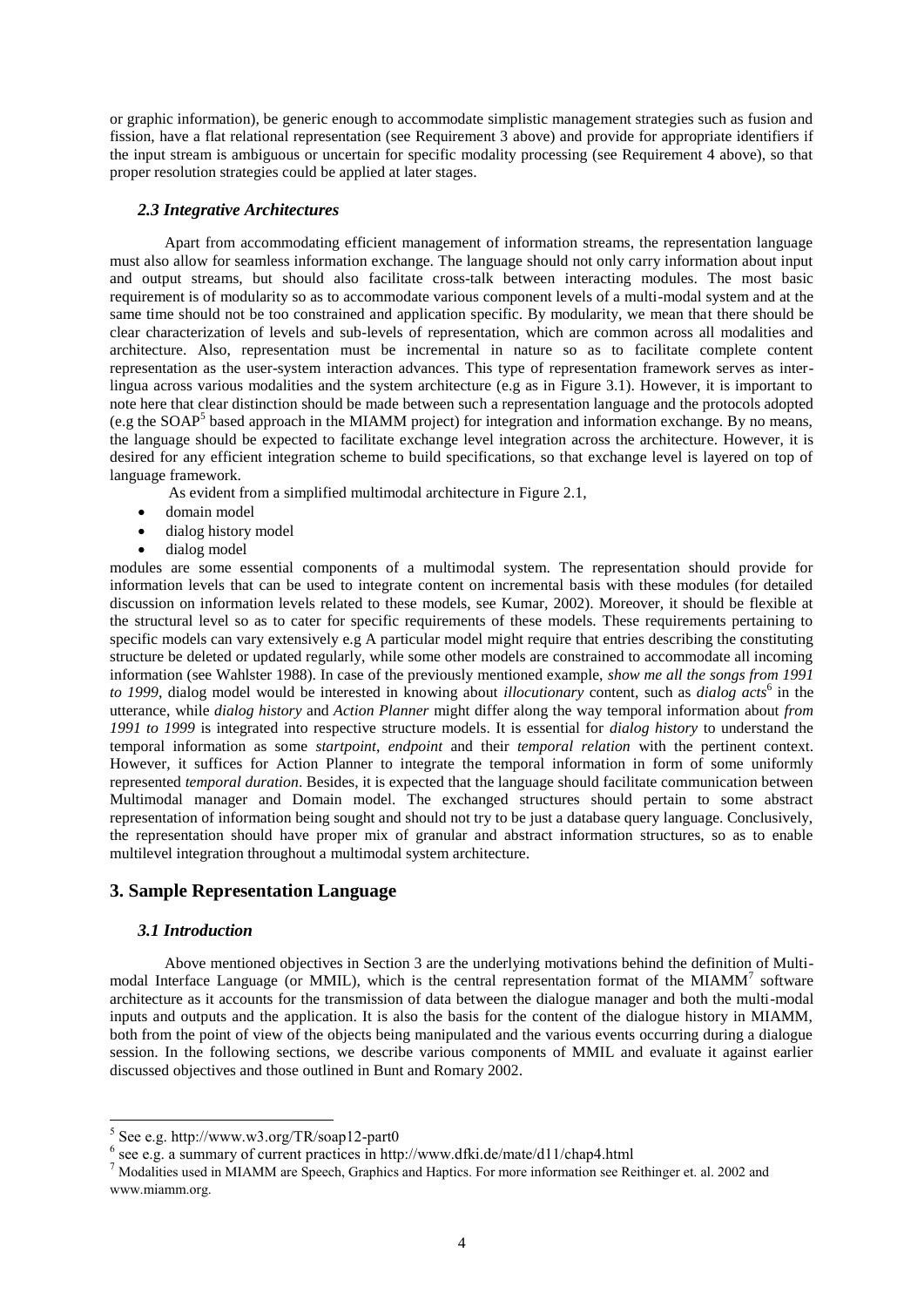The information streams that can be potential components of the MMIL language are the following

- ones:
	- 1. **Word and phoneme lattice**: This is the information uniformly provided by the continuous speech recogniser as well as by the phoneme recogniser when needed by the Name recognition task. Each element in such a lattice structure is characterized by a starting and an ending point (either expressed by means of time stamps, or by reference to explicit temporal nodes), a phonetic or lexical label, and a score.
	- 2. **Dependency representation forest**: This information structure represents the output of any structural analysis module, whether implemented as a fully-fledged syntactic parser or as a template (or automata) based shallow parser. It comprises two types of information: first the basic linguistic units that have been recognized on the word lattice together with their morpho-syntactic descriptions and second the various dependencies that have been identified between these units, either to express predicateargument relations, or when some of these units are modifiers of others. This information structure, even if produced by a syntactic process, already corresponds to a basic semantic representation of the spoken data. Such a structure is provided for each elementary utterance on the part of the user, and is organized as a forest to account for the various ambiguities that may be left at this stage of the recognition process.
	- 3. **Dependency representation**: This structure is the linguistic component of the feedback provided to the user by the Dialog Manager in response to a user"s query or intervention. It is very close to what is represented in the dependency representation forest, but without presenting any alternative (it is a nonambiguous structure). In addition to linguistic descriptions, it may contain references to graphical or haptic events with which it has to be synchronized.
	- 4. **Word/phoneme sequence**: this information structure represents the output generation module as a sequence of words, or phonemes when proper names are to be uttered, possibly annotated by prosodic cues (e.g. intonation, pauses or sub-sequence to be stressed). This sequence has to be explicit enough for a speech synthesizer to generate to operate and may keep the information needed for the speech signal to be synchronized with the graphic-haptic generation.
	- 5. **Visual-haptic semantic representation**: this information structure is the non-verbal output of the dialogue manager in response to any multi-modal input from the user. It contains a high-level (i.e. non GUI specific) representation of the intended layout of objects to be presented to the user, the dimension to be associated to haptic keys, and the reactive links between dimensions and sub-groups of the graphical layout. This structure also provides the necessary update to the dialog manager, when the graphical layout has been modified as a consequence of haptic actions.
	- 6. **Graphic-haptic layout**: this structure provides the basic commands to be send to both the GUI and the haptic component to obtain a haptic and visual feedback to the user, together with the necessary associations between both types of data to account for the reactive feedback of the graphical data upon haptic action.

# *3.2 Levels of representation – events and participants*

Given the variety of levels (phone, word, phrase, utterance, dialogue) that the MMIL language must be able to represent, it is necessary to have an abstract view on these levels to identify some shared notions that could be the basis for the MMIL information architecture. Indeed, it can be observed that most of these levels, including graphical and haptic oriented representations, can be modelled as *events*, that is temporal objects that are given a type and may enter a network of temporal relations. Those events can also be associated with participants which are any other object either acting upon or being affected by the event.

For instance, a lexical hypothesis in a word lattice can be seen as an event (of the lexical type), which is related to other similar events (or reified dates) by temporal relations (one hypothesis precedes another, etc.) and has at least one participant, that is the speaker, as known by the dialogue system.

Events and participants may be accessible in two different ways. They can be part of an information structure transferred from one module to another within the MIAMM architecture, or associated to one given module, so that it can be referred to by any dependency link within the architecture. This mechanism of *registration* allows for factorisation within the MIAMM architecture and thus lighter information structures being transferred between modules.

Events and participants are described by two types of properties:

- Restrictions, which express either the type of the object being described or some more refined unary property on the corresponding object;
- Dependencies, which are typed relations linking two events or an event to one of its participants.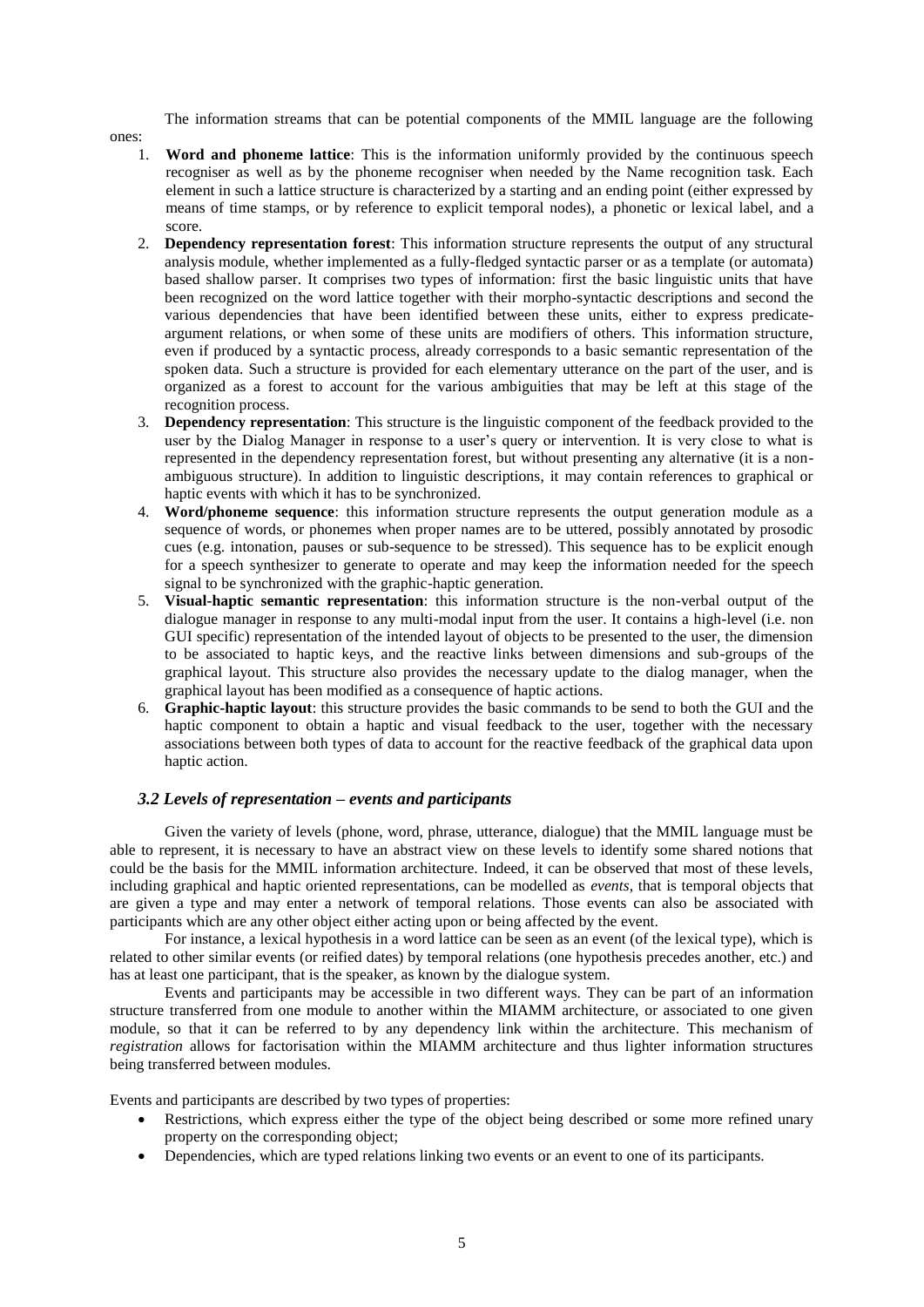From a technical point of view, dependencies can be expressed, when possible, by simple references within the same representation, but also by an external reference to an information structure registered within the architecture.

### *3.3 Design Framework*

MMIL language is not solely dedicated to the representation of the interaction between the user and the dialogue system, but also of the various interactions occurring within the architecture proper, like, for instance, a query to the domain model. It provides a means to trace the system behaviour, in continuity as what would be necessary to trace the man-machine interaction. As a result, the MMIL language contains both generic descriptors related to dialogue management, comprising general interaction concepts used within the system and domain specific descriptors related to the multimedia application dealt with in the project. This ambitious objective has a consequence on the design of the MMIL language. Since the actual XML format is potentially complex, but above all, may require some tuning as the design of the whole system goes on, we decided not to directly draft MMIL as an XML schema, but to generate this schema through a specification phase in keeping with the results already obtained in the SALT<sup>8</sup> project for terminological data representation (see Romary, 2001). We thus specify the various descriptors (or *data categories*) used in MMIL in an intermediate format expressed in RDF and compatible within ISO 11179, in order to generate both the corresponding schema and the associated documentation (see Romary, 2002, *MMIL Requirement Specification*).

#### 3.3.1 Meta-model

From a data model point of view the MMIL structure is based on a flat representation that combines any number of two types of entities that represent the basic ontology of MIAMM, namely *events* and *participants*.

An *event* is any temporal entity either expressed by the user or occurring in the course of the dialogue. As such, this notion covers interaction event (spoken or realized through the haptic interface), events resulting from the interpretation of multi-modal inputs or event generated by decision components within the dialogue system. For instance, this allows us to represent the output of the action planner by means of such an event. Events can be recursively decomposed into sub-events.

A *participant* is any individual or set of individuals about which a user says something or the dialogue system knows something about. Typical individuals in the MIAMM environment will be the user, multimedia objects and graphical objects. Participants can be recursively decomposed into sub-participants, for instance to represent sets or sequences of objects.

Events and participants cover all the possible entities that the MIAMM architecture manipulates. They are further described by means of various descriptors, which can either give more precise information about them (restrictions) or relate events and participants with one another (dependencies). Both types of descriptors are defined in MMIL as Data Categories, but dependencies are given a specific status by being mostly implemented as <relation> elements attached to encompassing MMIL structure. Dependencies can express any link that can exist between two participants (e.g. part-whole relation), two events (temporal order), or between a participant and an event ("participants" to a predicate).

Events and participants can be iterated in the MMIL structure, which leads to the meta-model schematised in figure 4.1, using the UML formalism. Furthermore, the representation shows an additional level for the representation of the temporal information associated with events.

-

<sup>8</sup> http://www.loria.fr/projets/SALT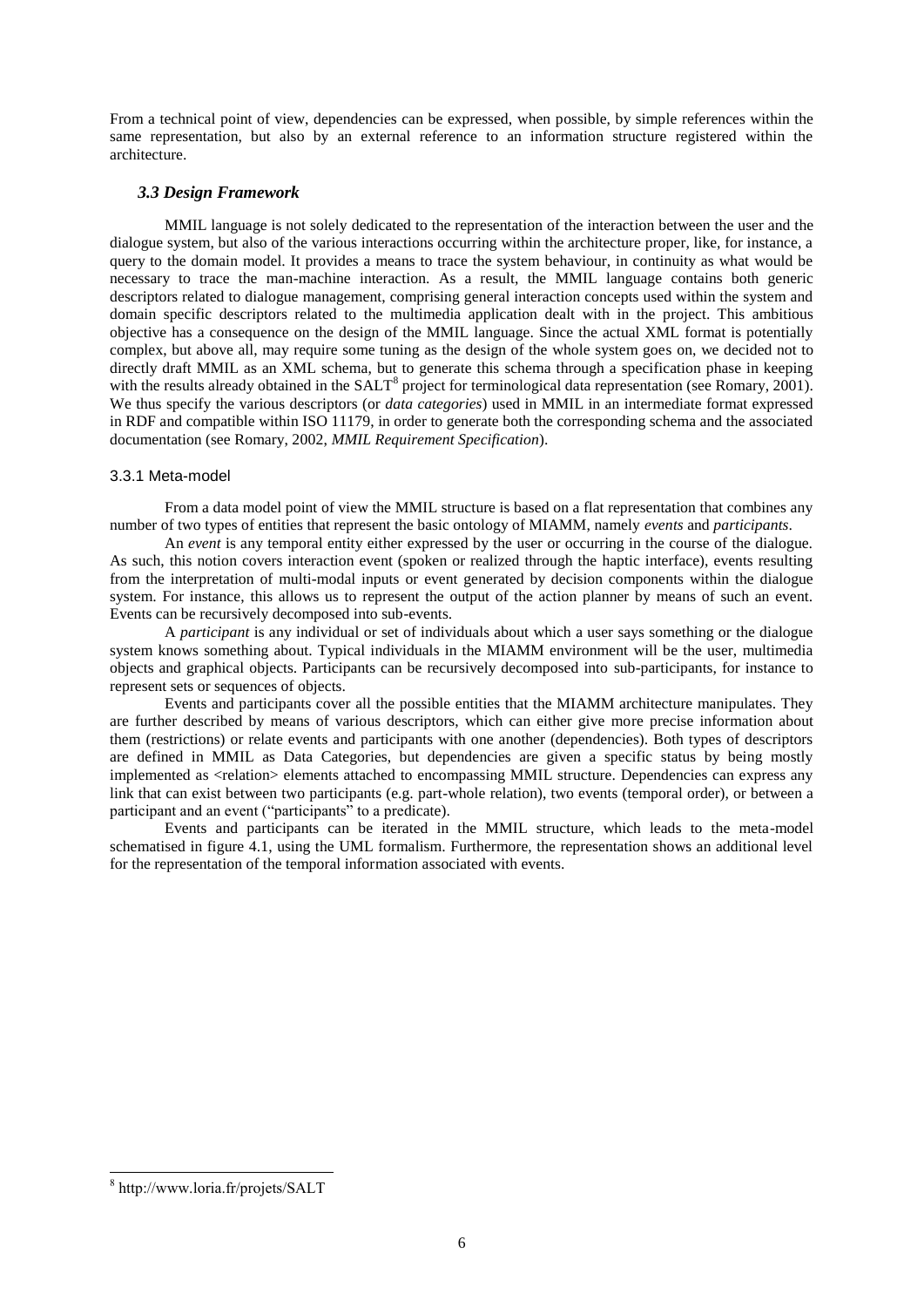

**Figure 4.1: UML diagram representing the MMIL information meta-model.**

#### 3.3.2 MMIL XML overall structure

The overall MMIL XML structure is organized along the following elements:

<mmilComponent>, which implements the MMIL level

- Content model (data categories excluded) : (event | participant)\*
	- Attributes for this element are:

id: uniquely identifies the MMIL sample.

- <event>, which implements the Event level
	- Content model (data categories excluded) : (event\*, tempSpan)
	- Attributes for this element are:
		- id: uniquely identifies the event within the current MMIL structure

<participant>, which implements the Participant level

Content model (data categories excluded) : (participant \*)

Attributes for this element are:

- id: uniquely identifies the participant within the current MMIL structure
- <tempSpan>, which implements the time level

Content model (data categories excluded) : void

- Attributes for this element are:
	- id: uniquely identifies the time information within the current MMIL structure
- Note: These unique Ids are intended to be used within the structure only. The MMIL identification data category is there to identify events and participants globally within the MMIAM architecture.

#### 3.3.3 Position and duration of events

As shown on the UML diagram figure 4.1, any event may contain a specific level (temporal information) describing its temporal position and/or duration in time. This information is numerical and is complementary to possible relations that may hold between events through specific data categories.

This level is implemented in MMIL using the <tempSpan> element, which may contain the data categories: /Starting point/, /Ending Point/ and /Duration/. (See Romary 2002, *MMIL Technical Specification* for the description of these data categories.)

#### Examples:

<tempSpan startPoint="2002-05-31T13:20:00" endPoint="2002-05-31T13:20:01.1"/>, indicates that the corresponding event occured (or is to occur) between the indicated dates (here, 1.1 seconds separate the starting and the ending point).

<tempSpan startPoint="2002-05-31T13:20:00" duration="P1.1S"/>,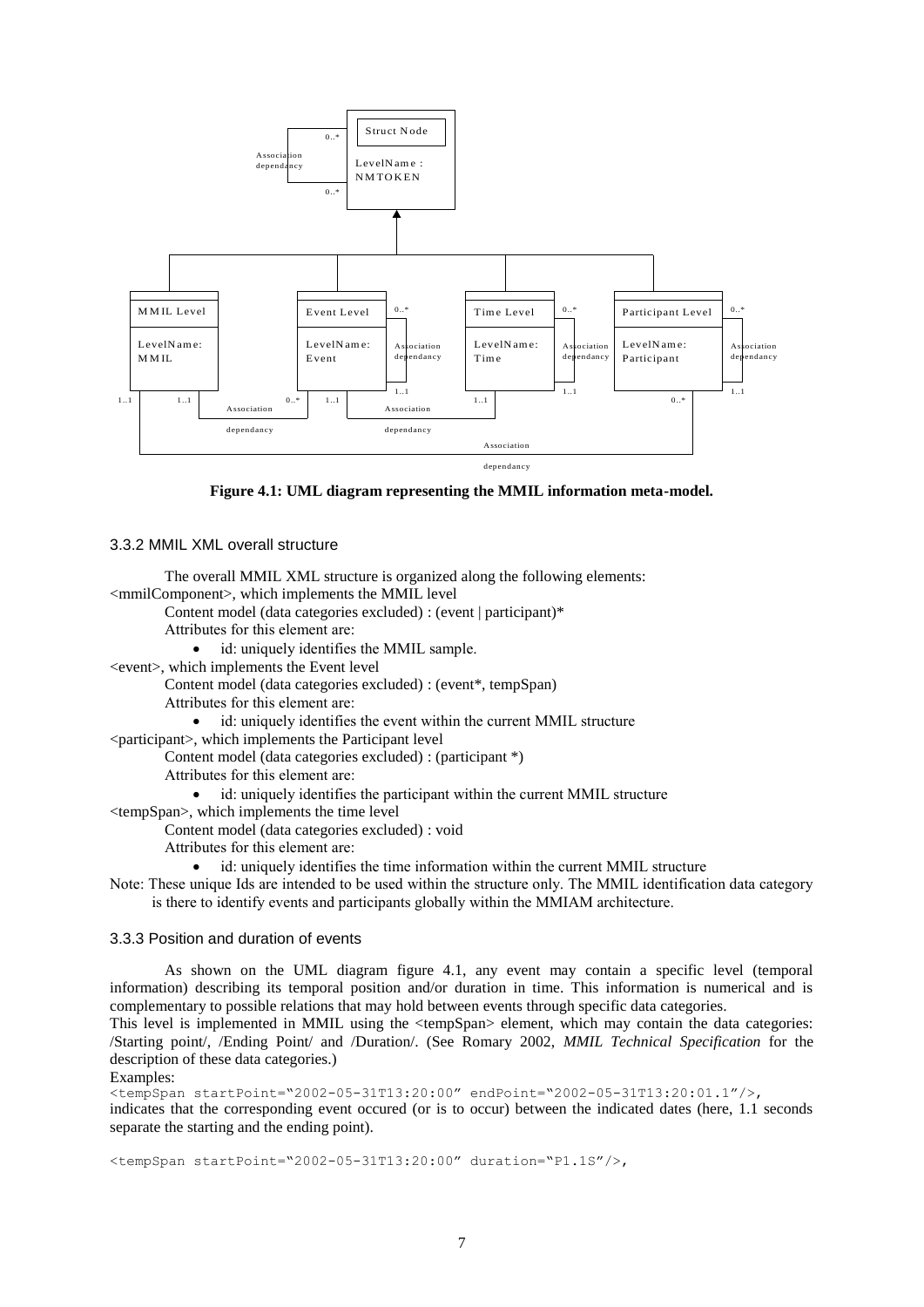indicates that the corresponding event began (or is to begin) at date 2002-05-31T13:20:00 and lasted (or will last) 1.1 seconds.

<tempSpan duration="P1.1S"/>,

indicates that the corresponding event lasted (or will last) 1.1 time units.

It is important to note here that some *events* can have *static* temporal position in the sense that they can just be *states* and at representation level, such a view of temporal positioning provides a uniform framework to incorporate events, states and meta-actions (e.g cross-talk between sub-modules).

#### 3.3.4 Data Categories

Data category specifications are needed to identify the set of information units that can be used as restrictions and dependencies to instantiations of nodes from the meta-model. Following are the types of data categories incorporated within MMIL specifications:

- Data Categories describing both *events* and *participants* : general information such as identifiers, lexical value, attentional states, and ambiguities, about events or participants.
- Data categories for *events* : information pertaining to certain types of system-known events and functional aspect of user"s expressions.
- Data categories for *participants* exclusive information about participants such as generic types and other related attributes.
- Data categories for time level information temporal positioning and duration for an event.
- Relational Data Categories (to express dependencies)
	- o Relations between *events* and *participants* :
		- relation mappings between *events* and *participants*, using the knowledge available at certain stage of processing. For a complete meaning representation, these relational mappings must reflect the pragmatic relations between modality *symbols* and entities (events or participants) they anchor to.
		- o Relations between *events* :
		- propositional aspects and temporal relations among *events*.
		- o Relations between *participants* :
			- /similarity/ relationships.

One of the main trade-offs in designing a data category specification for a project like MIAMM is to account for both the generality of some basic categories, which one would not want to redefine from one application to another, and the fact that it is impossible to avoid application specific categories, which are, in particular, strongly related to the underlying domain model. The issue here is to determine whether it is possible to widely agree upon a set of reference data categories from which a project like MIAMM would just have to pick up those that are relevant for its context and complement them with some idiosyncratic ones. Such general categories could be part of a so-called data category registry, which could be made widely accessible, and which would be maintained at an international level. Comparing our own constraints in the MIAMM project which the work acheived in Verbmobil (Wahlster, 2000) and more recently in Smartkom, with the M3L language, it appears that an important "core" set of such categories could be identified. Still, it is only by working together with similar other initiatives that an agreement can be reached on precise definitions, conditions of use, etc.

#### 3.3.5 Exemplary Illustration

According to the specifications, the representation of semantic content (output of a semantic Parser) of a simplistic utterance: "Play the song " would be as follows:

```
<mmilComponent >
      <event id="e0">
             <evtType>speak</evtType>
             <dialogueAct>request</dialogueAct>
             <speaker target="User"/>
             <addressee target="System"/>
      </event>
      <event id="e1">
             <evtType>play</evtType>
             <mode>imperative</mode>
             <tense>Present</tense>
      </event>
      <participant id="p0">
```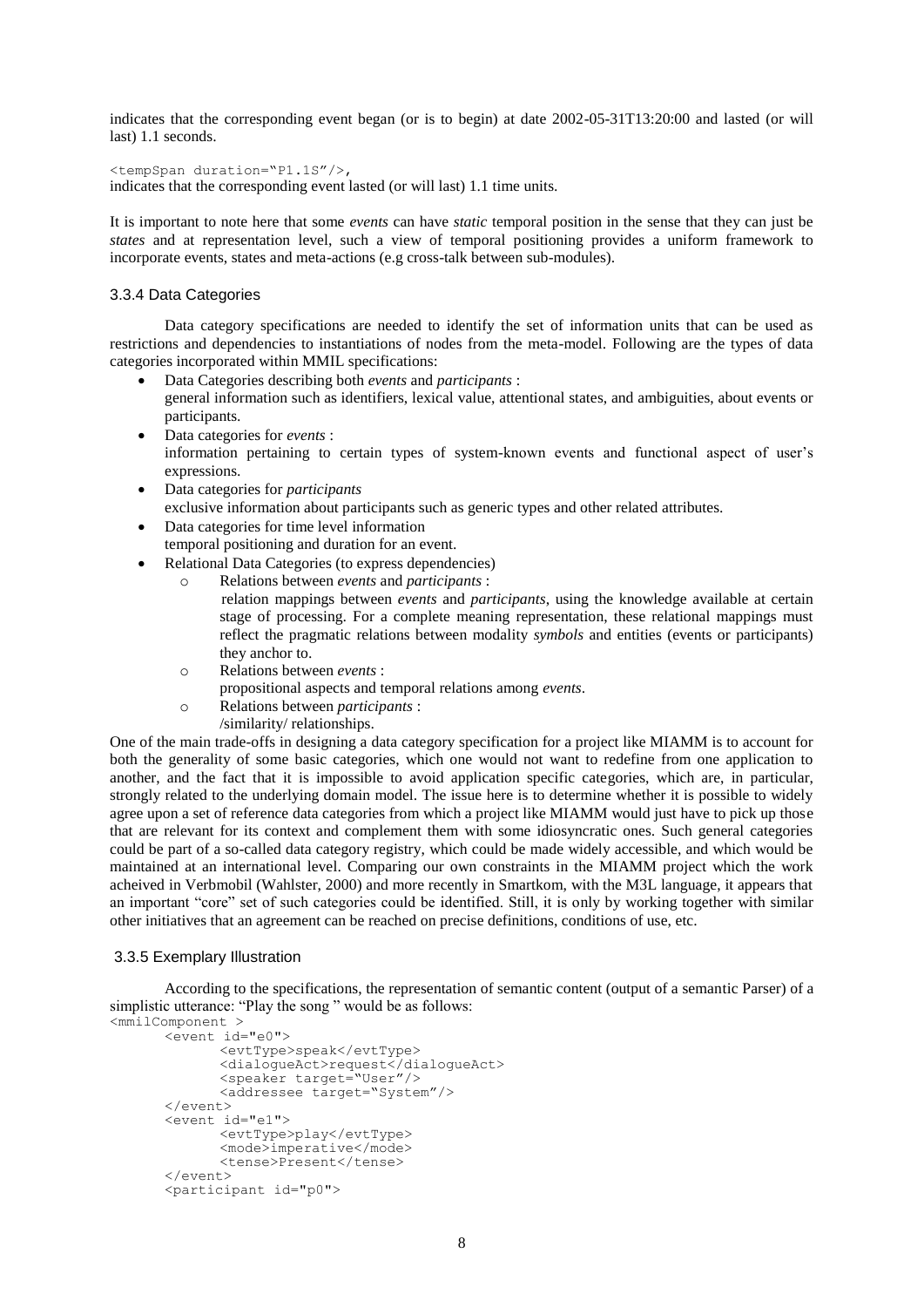```
<individuation>singular</individuation>
       <objType>tune</objType>
       <refType>definite</refType>
      <refStatus>pending</refStatus>
</participant>
<participant id="User">
      <objType>User</objType>
      <refType>1PPDeixis</refType>
      <refStatus>pending</refStatus>
</participant>
<relation
      type="propContent"
      source="e1"
      target="e0"/>
<relation
      type="subject"
      source="System"
      target="e1"/>
<relation
      type="object"
      source="p0"
      target="e1"
```

```
</mmilComponent>
```
As can be seen from above, it is possible to mix information percolating from lower levels of analysis (like tense and aspects information) with more semantic and/or pragmatic information (like the referential status of the participant). Also, the representation expresses a speech event( $e0$ ), the speaker(user), the addressee(system) and that event  $\in$  1 is prepositional content of  $\in$  0. It can be interesting to identify how a specific difference is made between mode, as expressed by the predicative event  $(e_1)$ , and the communicative act, conveyed by the speech event proper.

The representation allows argument under-specification: even if participants " $p0''$  and "User" are not fully identified at semantic level, information about their reference status and type is made available so that following modules can adopt relevant resolution strategies. After resolving the meaning of *the song* (using the underspecified structure of "p0") and "User", Fusion Module outputs:

```
<mmilComponent >
      <event id="e0">
             <evtType>speak</evtType>
             <speaker target="User"/>
             <addressee target="System"/>
      </event>
      <event id="e1">
             <evtType>play</evtType>
             <mode>imperative</mode>
             <tense>Present</tense>
      </event>
      <participant id="p0">
             <individuation>singular</individuation>
             <MMILId>tune10</MMILId>
             <objType>tune</objType>
             <refStatus>resolved</refStatus>
      </participant>
      <participant id="User">
             <MMILId>pers007</MMILId>
             <objType>User</objType>
             <refStatus>resolved</refStatus>
      </participant>
      <relation
             type="propContent"
             source="e1"
             target="e0"/>
      <relation
             type="subject"
             source="System"
             target="e1"/>
      <relation
             type="object"
             source="p0"
             target="e1"
</mmilComponent>
```
In this sequential fashion, information can be exchanged seamlessly, without adding redundancy or losing some information from one part of architecture to another. Within a specific module, the representation is made richer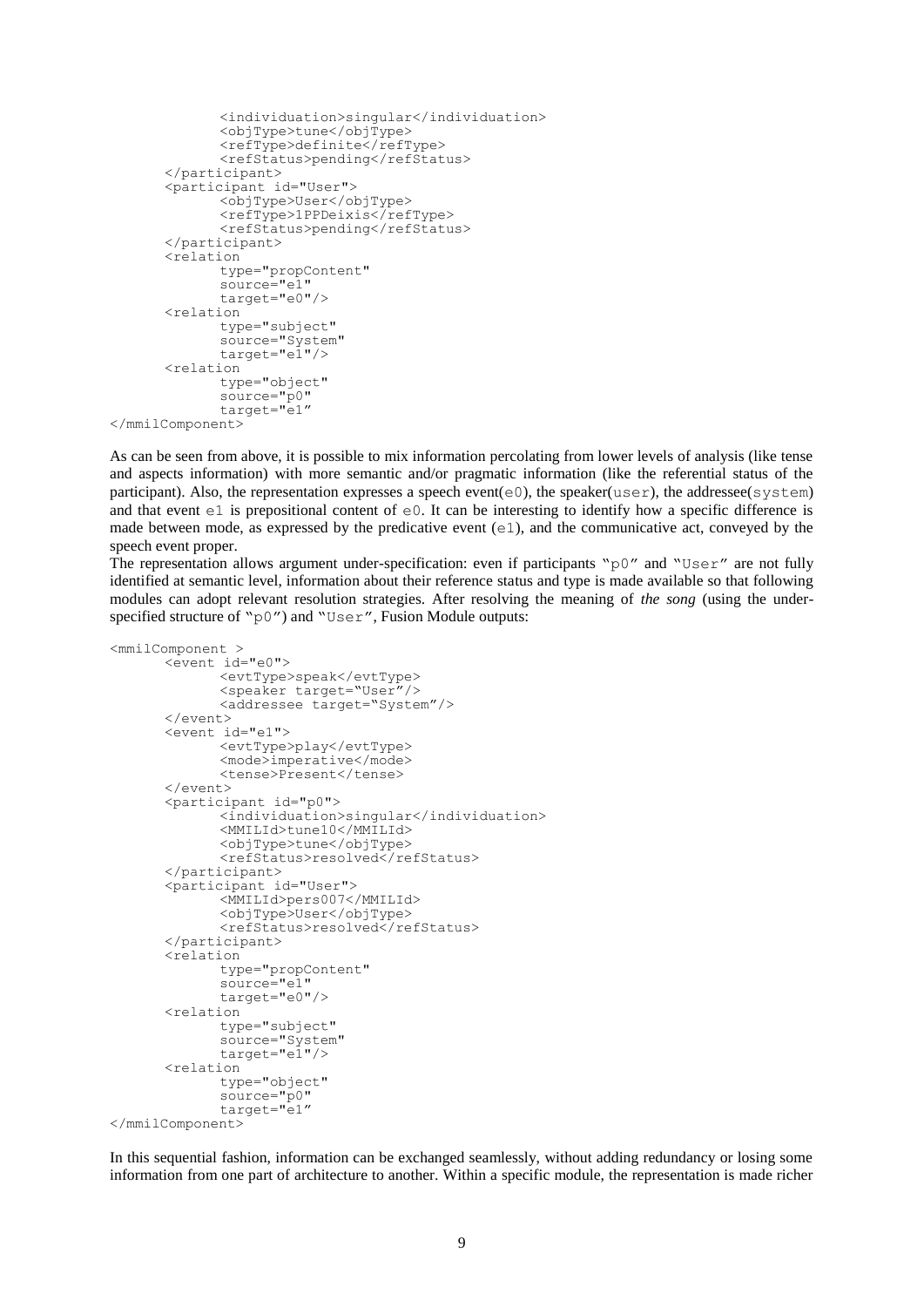in content, which can potentially mean filtering certain data category values e.g as fusion module identifies *the song* as *tune10*, /refType/ is not significant anymore and is not provided in following representations.

# **4. Typical usages of MMIL structures**

#### *4.1 Two views on temporal structures*

Allowing incrementality in content representation structures throughout varions stages of processing can at times lead to contradictory choices. For instance, the analysis of the temporal adjunct in an utterance such as*show me all the tunes from 1991 to 1999* can be both viewed from a linguistic point of view where the approximate beginning and end of an interval are being specified, or from a processing point of view, when the dialogue manager for instance must take a precise decision as to which tunes he should retain and actually present back to the user. Still, it should be possible to retain the fact that both views correspond to the same underlying concept and thus avoid duplicating information (in dialogue history for instance).

The first view is dealt with by assuming that temporal expressions are not assigned to numerical values at parsing stage and are thus systematically represented by means of elementary events and relations between them. For instance, *from 1991 to 1999* will be represented as a temporal circumstance for the main event associated to the propositional content of the utterance, represented by means of three events: one for the period itself, one for the starting event (*1991*), and one for the ending event (*1999*).

The following (partial) MMIL structure implements such a representation by, on the one hand, using the recursivity of the event level to decompose the main event (e3) corresponding to the temporal circumstance, and, on the other hand, by relating more precisely the three events with one another through the two "startsWith " and "endsWith" relations<sup>2</sup>.

```
<mmilComponent>
        <event id ="e3"> 
                <evtType>TempPeriod</evtType>
                \overline{\text{+}}\text{+} id="\overline{\text{+}}\text{+}">
                        <evtType>year</evtType>
                        \langlelex>1991\langle/lex></event>
                <event id="e5">
                <evtType>year</evtType>
                        <lex>1999</lex>
                </event>
        </event>
        <relation 
                type="startsWith"
                source="e3" 
                target="e4"/>
        <relation 
                type="endsWith"
                source="e3" 
                target="e5"/>
</mmilComponent>
```
At a later stage of processing, when temporal references have been fully computed (usually by means of instantiating prototypical values, or by considering more elaborate constraint solving algorithm), it is expected that a decision has been taken concerning the actual numerical span associated with the temporal circumstance. It is then possible to anchor events with precise time level information, which an be represented in a MMIL structure as follows:

```
<mmilComponent>
      <event id="e3">
             <evtType>TempPeriod</evtType>
             <tempSpan
                    startPoint="1991-01-01T00:00:00"
                    endPoint="1999-12-31T24:59:59"/>
      </event>
```

```
</mmilComponent>
```
As can be seen, the two levels of representation are not contradictory and can even be kept, if necessary, in one single full structure.

#### *4.2 Notification of visual structure*

One of the simplest applications of MMIL is to represent notifications from visual and haptic levels (VisHapTac in MIAMM) to the dialogue manager. In most cases, such a notification should basically contain the objects that

<sup>&</sup>lt;sup>2</sup> See the discussion on data categories above.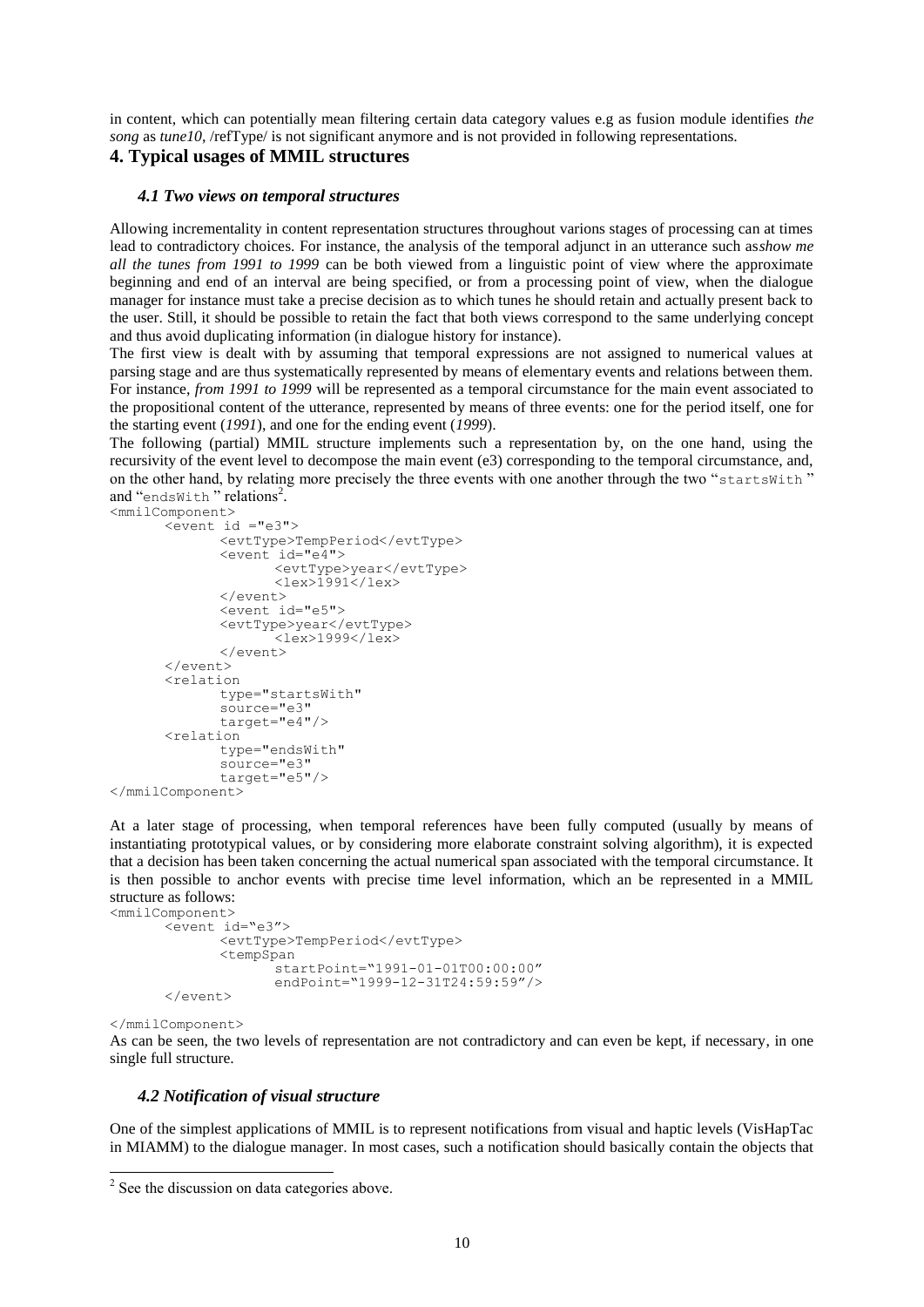are visually accessible by the user, combined with focussing information, for instance resulting from specific haptic input. As always in MMIL, such a notification is considered as an event (internal to the system architecture), and makes full use of the possible hierarchical decomposition of participants to express embedded sets. In the following example, the assumption is made that an initial set of object has been presented to the user ("set1"), from which a subset ("sub\_set1") has been put into focus, and more specifically a selection on a tune has been made ("s6"):

```
<mmilcomponent>
      <event id="e0">
             <evtType>HGState</evtType>
             <visMode>galaxy</visMode>
      </event>
      <participant id="set1">
             <individuation>set</individuation>
             <cardinality>25</cardinality>
             <objectType>Tune</objectType>
             <participant id="s1">
                    <Name>song1</Name>
             </participant>
             <participant id=" s2">
                    <Name> song2</Name>
             </participant>
             <participant id=" s3">
                    <Name> song3</Name>
             </participant>
             <participant id="sub_set1">
                    <individuation>set</individuation>
                    <cardinality>3</cardinality>
                    <attentionstatus>inFocus</attentionstatus>
                    <participant id=" s4">
                           <Name>song4</Name>
                           </participant>
                    <participant id=" s5">
                           <Name>song5</Name>
                    </participant>
                    <participant id=" s6">
                           <MMILId>tune55</MMILId>
                           <attentionStatus>inSelection</attentionStatus>
                           <Name> song6</Name>
                    </participant>
             </participant>
          <participant id=" s7"> 
             <Name> song7</Name>
         </participant>
         <participant id=" s8">
             <Name> song8</Name>
         </participant>
          ……………….
         <participant id=" s25">
             <Name> song25</Name>
         </participant>
      </participant>
      <relation
             type="description"
             source="set1" 
             target="e0"/>
<mmilcomponent>
```
#### **5. Evaluation**

In this section, we take up the set of requirements that have been stated by (Bunt and Romary, 2002) as an evaluation grid for MMIL. Doing so, we try to identify further work to be done on the language definition and its actual usefulness for a wider variety of applications.

#### *5.1 Expressiveness*

Our fundamental premise of having two levels or representations fits well with the meaning analysis done in section 2: where we differentiate between *propositional* and *functional* aspects of interactions expressed using various modalities. It is very difficult to adopt a uniform representation which can formulate multi-modal *symbols* along these properties. Hence it is imperative to have abstract levels which most optimally encode both these properties and along all the modalities. By no means, having such a level-based representation limits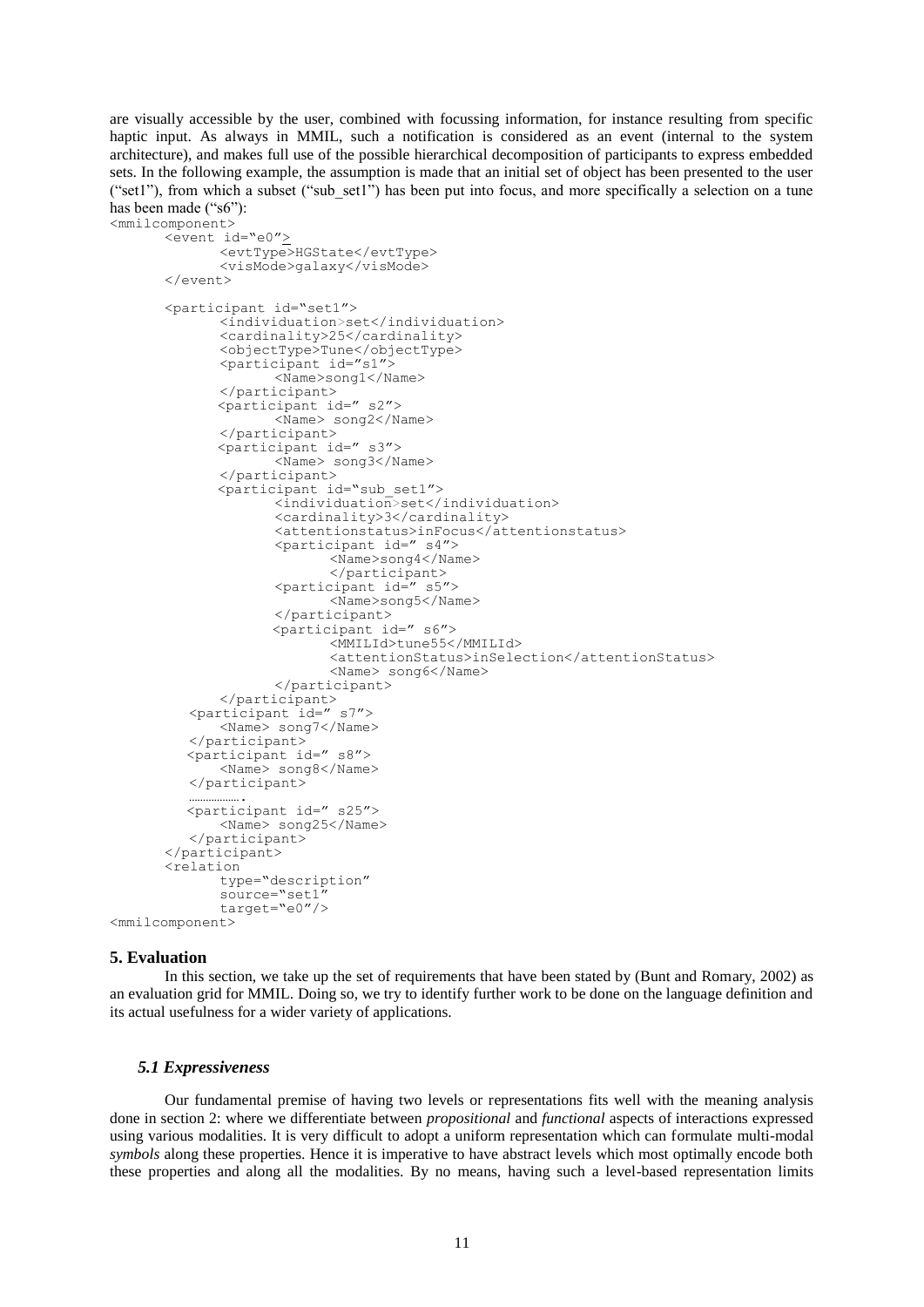expressiveness as: events describe any temporal action and situation (including *states*), participants describe any entities related with the events, and dependencies provide compact, computationally efficient and expressive role mappings. The *mode* attribute of *information exchange* supports this by indicating whether the utterance was input by speech, visual-haptics etc. The *timestamp* attributes (which are not explicitly represented in our samples, but are associated with any MMIL sample) of *information exchange* also provide for temporal coordination by indicating when exchange occurred. Further, events and participants can be sub-levelled which ensures that the representation does not compromise on resolution of granularity. For example: Sample representation of Visible set, illustrates how a partitioned set can be represented.

#### *5.2 Semantic adequacy/richness*

Representation structures defined within MMIL framework are motivated by first order predicate logic (FOL) and hence provide for formal deductive and inference mechanisms. Strictly speaking these structures do not conform to typical FOL semantics, but one should see a MMIL structure as an existential constructs on events and participants (à la DRT), restrictions and dependencies corresponding to predicates on the corresponding variables. For instance, the representation suggested for the sentence "Play the song" could be rephrased in FOL as:

 $\exists$  e0,  $\exists$  e1,  $\exists$  p0,  $\exists$  User,  $\exists$  System,

evtType (e0, speak)  $\land$ dialogueAct (e0, request)  $\wedge$ speaker (e0,User)  $\wedge$ addressee (e0, System)  $\wedge$ evtType (e1, play)  $\land$ mode (e1,imperative)  $\wedge$ tense (e1,present)  $\wedge$ individuation (p0, singular)  $\wedge$ objType (p0, tune)  $\land$ refType (p0,definite)  $\wedge$ refStatus (p0, pending)  $\wedge$ propContent (e0,e1)  $\land$ subject (e1, System)  $\land$ object (e1,p0).

Still, such a representation does not provide a real "semantics" for the various predicates that it comprises. The clue to this, unless one would want to describe a complete set of axioms for these, is to define a reference description for predicates as data categories that would both uniquely identifies them and provide explicit definitions and application notes for them. To do so, we have used the framework provided by ISO 11179 for data element description, which provides a set of reference attribute to be used to specify so-called data elements (corresponding to our data categories).

For instance, the /individuation/ category is described in the MMIL specification as follows: /Individuation/

Def: Indicates whether the current event or participant is an individual entity or should be seen as a set grouping together several entities.

Values:

- /Singular/, indicates that the entity is an individual object (implemented as *singular*)
- /Set/, indicates that the entity is an unordered set of entities (implemented as *set*)
- /Sequence/, indicates that the entity should be seen as an ordered sequence of entities (implemented as *sequence*)

Note: when the type of an entity described as a set is given, it applies to all the entities it is composed of.

Impl: <individuation>

Still, such a reference description is only valid within the project that has access to the specification. It can only have a stable status, if it were to be subsetted from a wider registry of reference data categories for semantic content representation. Such a direction is probably one to follow for our community.

#### *5.3 Incrementality*

By allowing, flexible and incremental representational structures of *information units*, MMIL ensures that multi-stage processing in multi-modal systems is feasible. Also, modularity in the representation allows that there is no restriction as on which stage of processing, fusion or fission takes place. Each module tries to interpret the content of the representation as per its desired processing objectives and its own available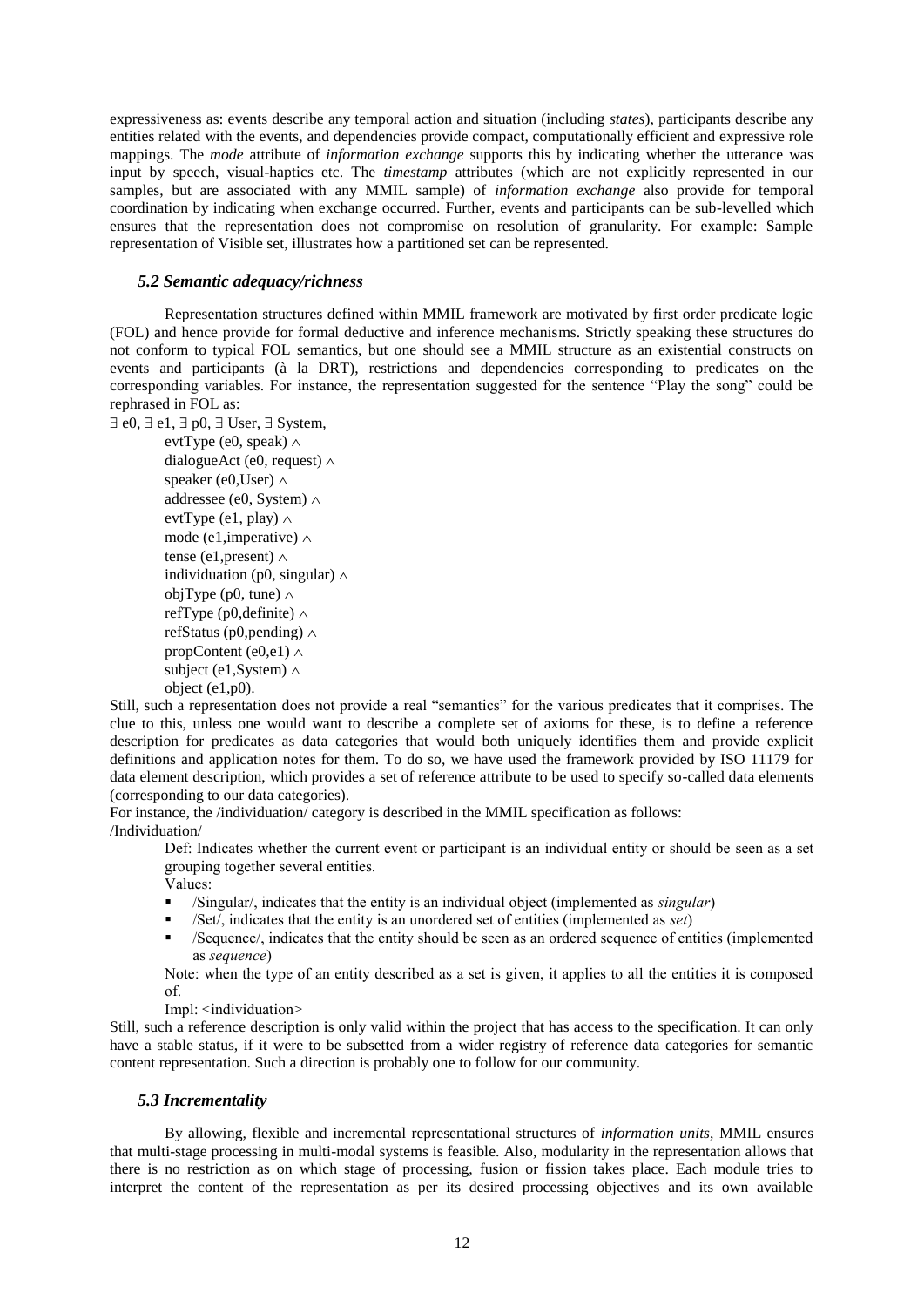knowledge constraints. If the module is able to resolve some ambiguity, corresponding ambiguity information from the representation is filtered out and resolved information is fused into the representation (see section 4.3.4).

### *5.4 Uniformity*

Structures used within MMIL are pervasive across the complete MIAMM architecture and at no stage any specific structure is tailored for a particular module. This is ensured by maintaining subtly identified building blocks for events and participants and following a uniform strategy to filter out (or incremental addition) some information. For example:

A typical sequence of user"s utterance in MIAMM scenario can be:

1) *Play the first song*.

```
2) Download it.
```
Output from Resolution module to Action Planner looks like: 1) *Play the first song* <mmilComponent> ……

```
<event id="e1">
             <evtType>play</evtType>
             <mode>imperative</mode>
             <tense>Present</tense>
      </event>
      <participant id="p0">
             <individuation>singular</individuation>
             <MMILId>tune10</MMILId>
             <objType>tune</objType>
             <refStatus>resolved</refStatus>
      </participant>
             ……
</mmilComponent>
2) Download it
<mmilComponent >
       ……
       <event id="e1">
             <evtType>download</evtType>
             <mode>imperative</mode>
             <tense>Present</tense>
      </event>
      <participant id="p0">
             <individuation>singular</individuation>
             <MMILId>tune10</MMILId>
             <objType>tune</objType>
             <refStatus>resolved</refStatus>
      </participant>
       ….
```
#### </mmilComponent>

Even if, both the utterances have differing syntactic and semantic content, representation provided to Action Planner is uniform.

Also, our framework does not assume a default interaction scenario e.g collaborative discourse model. Repair based approaches such as outlined in Healey and Thirlwell (2002), can also be uniformly represented in MMIL format.

#### *5.5 Under-specification and Partiality*

Incomplete inputs, unresolved ambiguities and uncertainties are accounted by having under-specified structures, which provide information about the type of ambiguity and its status. For example: In the utterance "show me that", participant "p0" lacks exact information about /objType/, which is left to the Multimodal Fusion component to be understood. <mmilComponent >

```
….
<event id="e1">
      <evtType>show</evtType>
      <mode>imperative</mode>
      <tense>Present</tense>
</event>
<participant id="p0">
      <individuation>singular</individuation>
      <refType>demonstrative</refType>
      <refStatus>pending</refStatus>
</participant>
```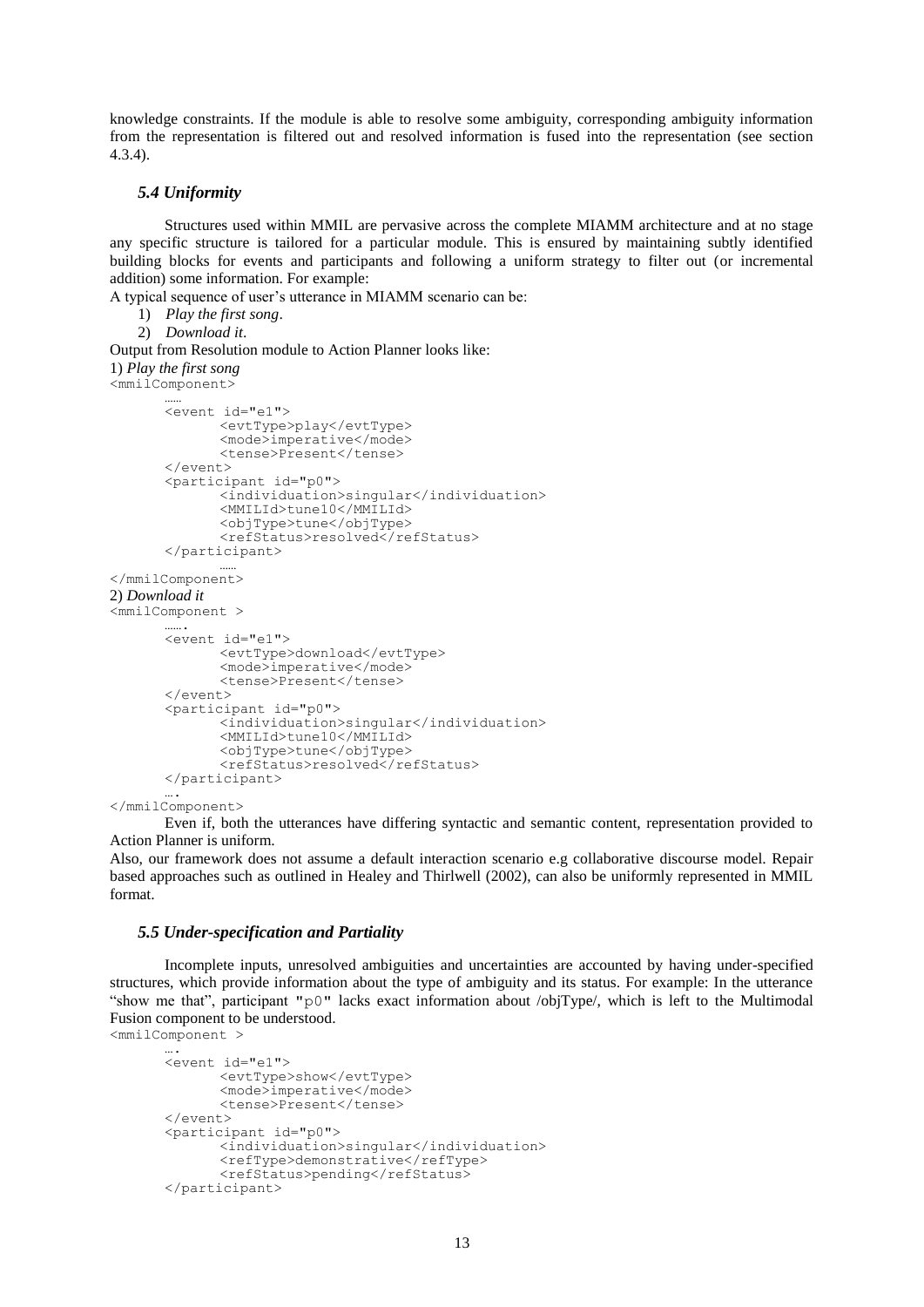```
…
       <relation
             type="object"
             source="p0"
             target="e1"
      <relation
             type="destination"
             source="p0"
             target="User"
</mmilComponent>
```
In a similar way, predicate ellipsis (e.g. *Yes, this tune.*) are dealt with by systematically introducing a void event that will be further specified by the Dialogue manager.

#### *5.6 Openness*

Conceptual and design framework used for MMIL is not bound to a particular theory of meaning or content. While characterising levels of representation and data categories, we have tried to conform to the ideas thought about in early sections of the paper and other pre-existing semantic theories. MMIL has been kept independent from any specific application framework, so that it can cope for instance with the various parsing technologies adopted for different languages (template based vs. TAG based parsing). This in turn provides, MMIL, some degree of genericity, which could make it reusable and extensible in other contexts. Besides, MMIL design is not normative to the extent of specifying data categories. As specified in ISO 16642, it is possible, when needed, to refine a given data category by means of additional descriptors. For example, if we consider that a similarity relation is expressed by a /similar/ relation between two participants as follows:

```
<relation
      type="similar"
      source="id1'
      target="id2"/>
```
It is possible to express more precisely the set of dimensions along which the similarity search is to be made, as follows:

```
<relationGrp>
      <relation
             type="similar"
             source="id1"
             target="id2"/>
      <dimension>genre</dimension>
      <dimension>author</dimension>
<relationGrp>
```
# *5.7 Extensibility*

MMIL is highly extensible as it is eventually expressed as an XML schema format and hence inherits all the advantages of using XML, such as :

- An XML declaration, which, beyond identifying that the current document is an XML one, allows one to declare the character encoding scheme used in the document (e.g. iso-8859-1, utf-8, etc.);
- XML is both Unicode and ISO 10646 compatible, which means that, in the context of MIAMM, there is no limitation in the use of writing systems and languages in the content of the information exchanged within the dialogue system or with the external multimedia database;
- XML comes along with a specific mechanism, called *namespaces*, allowing one to combine, within the same document, mark-up taken from multiple sources. This very powerful mechanism, which is in particular the basis for XSLT and XML schemas, allows more modularity in the definition of an XML structure and also to reuse components defined in other context;
- XML provides a general attribute, "xml:lang" to indicate the language used in a given element.

### **6. Conclusion**

As an undergoing work, the MMIL specification are not, at the time of this paper, fully stabilized. Still, the first experiments that we have conducted at various levels in the MIAMM architecture show that it can cover a wide range of the phenomena needed to be dealt with in a multimodal dialogue system. It remains to be shown whether MMIL, or any dialect based on similar concepts, can actually be used in other dialogue environment, and beyond in other types of applications such as information extraction for instance. As a whole, our experience shows that it is high time for our community to define some reference guidelines, and probably even more (one would think of a true reference registry of data categories), for multimodal semantic content representation.